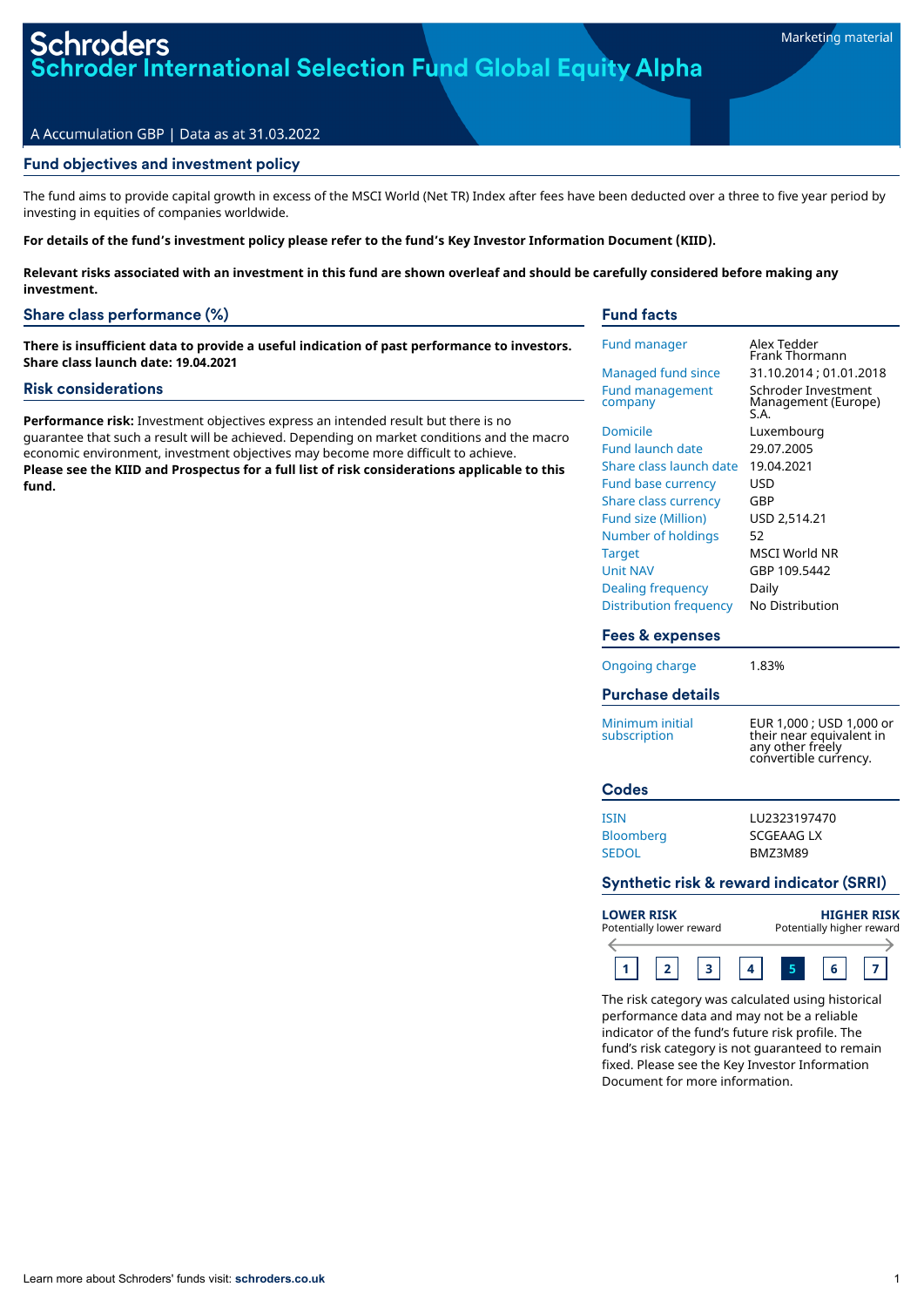# Schroders<br>Schroder International Selection Fund Global Equity Alpha

# A Accumulation GBP | Data as at 31.03.2022

# Asset allocation

## Source: Schroders. Top holdings and asset allocation are at fund level.





# Geographical Breakdown (%)



# Region (%)



# Top 10 holdings (%)

7.8 4.3

5.1 7.0 1.4 2.9

0.0 2.8

4.5

| <b>Holding name</b>   | %   |
|-----------------------|-----|
| Alphabet Inc          | 6.2 |
| Microsoft Corp        | 6.2 |
| AstraZeneca PLC       | 3.7 |
| Shell PLC             | 3.4 |
| Texas Instruments Inc | 3.4 |
| Visa Inc              | 3.3 |
| ConocoPhillips        | 3.2 |
| JPMorgan Chase & Co   | 3.0 |
| Anthem Inc            | 2.9 |
| Amazon.com Inc        | 2.6 |

# Contact information

Schroder Investment Management (Europe) S.A. 5, rue Höhenhof Sennigerberg Luxembourg L-1736 Tel: +352 341 342 202 Fax: +352 341 342 342

For your security, communications may be taped or monitored.